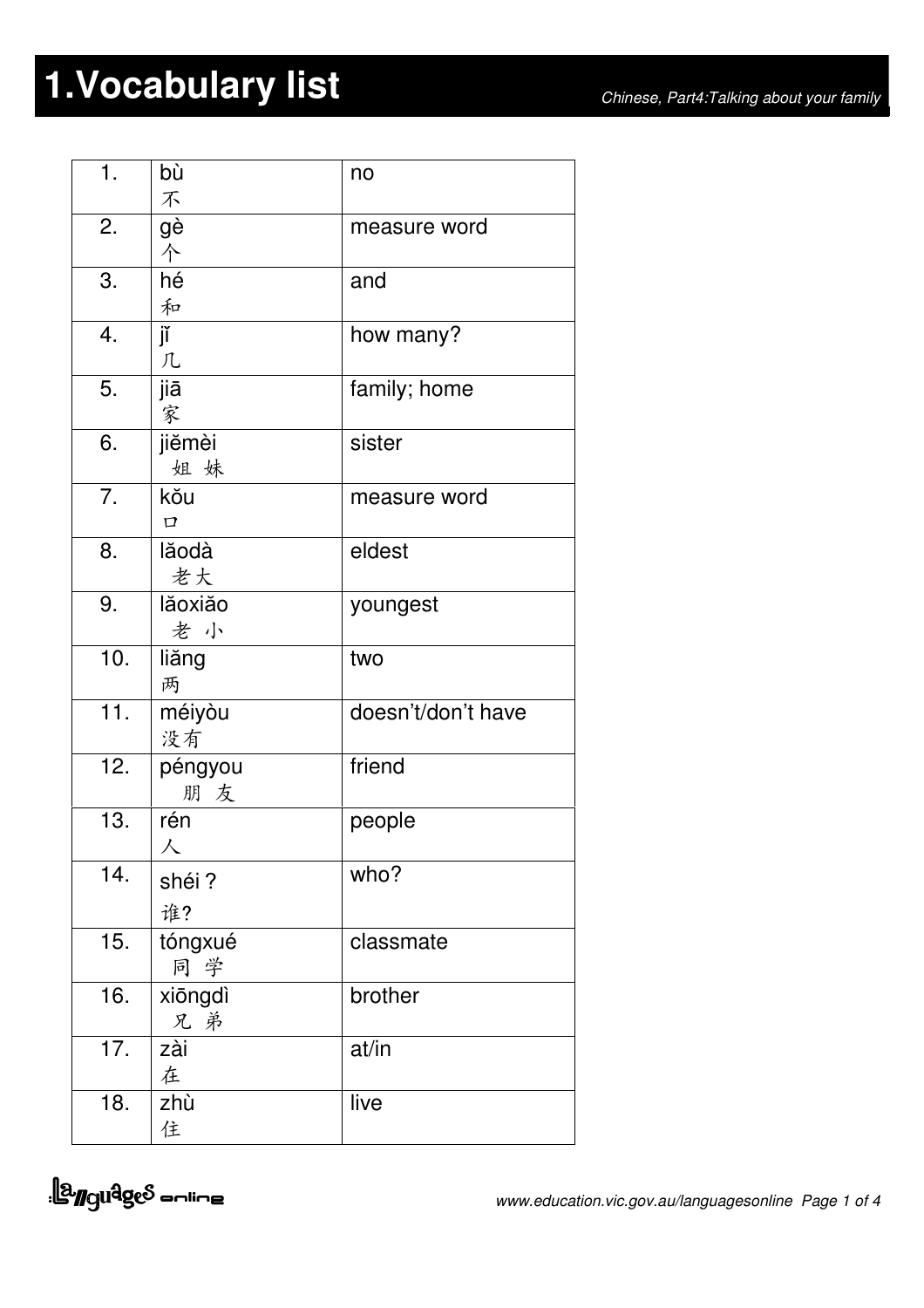## **1.Vocabulary list** *Chinese, Part4:Talking about your family*

| 1.               | Tā shì shéi?<br>她是谁?                       | Who is she?                |
|------------------|--------------------------------------------|----------------------------|
| 2.               | Tā shì shéi?<br>他是谁?                       | Who is he?                 |
| 3.               | Tāmen shì shéi?<br>他们是谁?                   | Who are they?              |
| $\overline{4}$ . | Zhè shì wŏde mèimei.<br>这是我的妹妹。            | This is my younger sister. |
| 5.               | Zhè shì wŏde péngyou.<br>这是我的. 朋友。         | This is my friend.         |
| 6.               | Tāmen shì wǒ māma, bàba.<br>他们 是 我 妈妈, 爸爸。 | They are my mum and dad.   |
| 7 <sub>1</sub>   | Tā shì wǒ tóngxué.<br>他是我 同学。              | This is my classmate.      |
| 8.               | Tā ne?<br>她 呢?                             | And she?                   |
| 9.               | Zhè shì tāde jiějie.<br>这是他的姐姐。            | This is his older sister.  |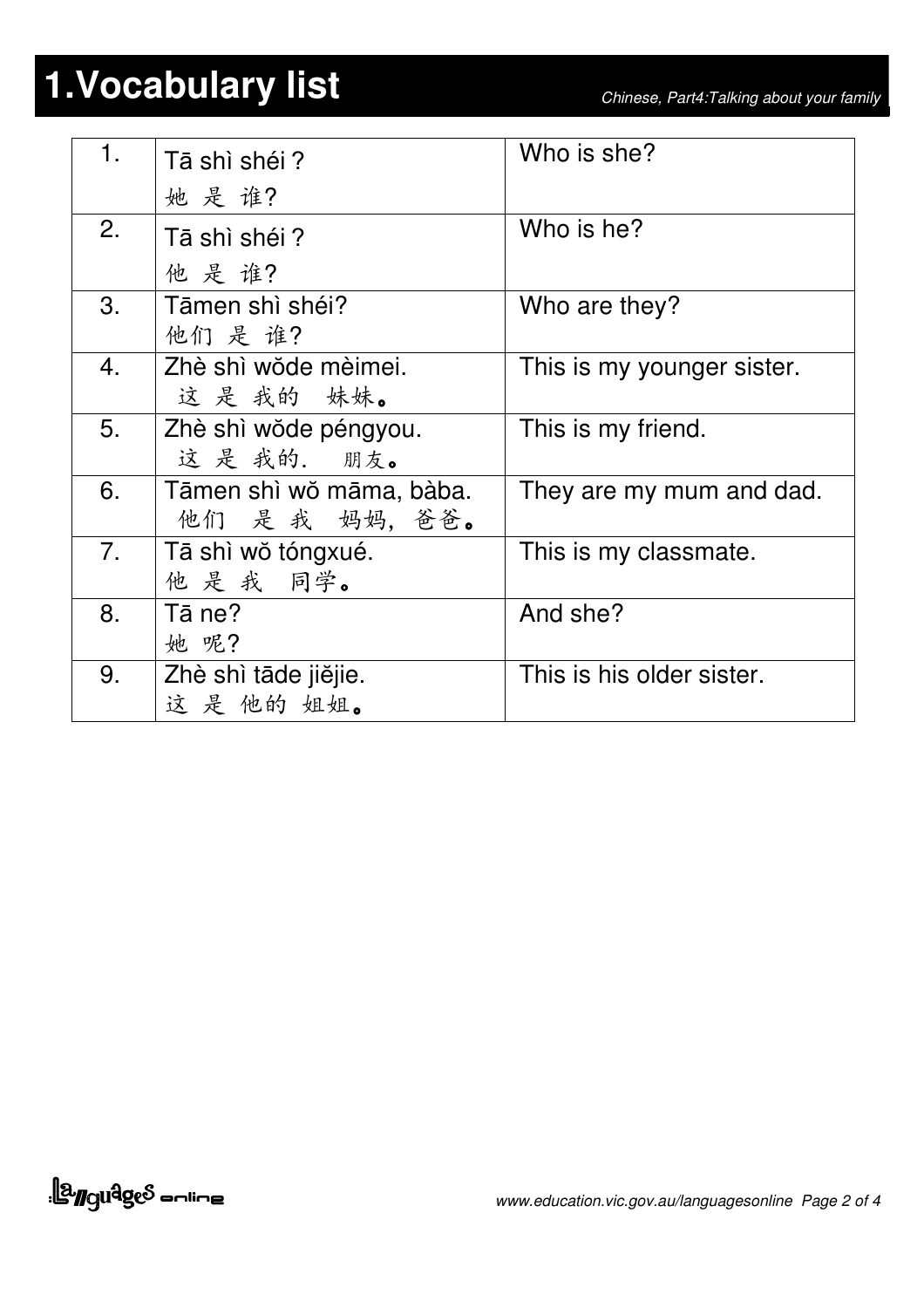## **1.Vocabulary list** *Chinese, Part4:Talking about your family*

| 1.  | Ni jiā yǒu ji kǒu rén?<br>你家有几口人?            | How many in your family?               |
|-----|----------------------------------------------|----------------------------------------|
| 2.  | Wǒ jiā yǒu wǔ kǒu rén.<br>我家有五口人.            | I have five in my family.              |
| 3.  | Ni yŏu xiōngdì jiĕmèi ma?<br>你有兄弟 姐妹吗?       | Do you have any brothers or sisters?   |
| 4.  | Bù, wǒ méiyòu xiōngdì jiěmèi.<br>不,我没有兄弟姐妹。  | No, I don't have any siblings.         |
| 5.  | Ní shì lăo dà ma?<br>你是老大吗?                  | Are you the eldest?                    |
| 6.  | Ní shì lăo xiăo ma?<br>你是老小吗?                | Are you the youngest?                  |
| 7.  | Tā shì bù shì lăo dà?<br>她是不是老大?             | Is she the eldest or not?              |
| 8.  | Shì de.<br>是的。                               | Yes (to a question with shi)           |
| 9.  | Bù shì.<br>不是。                               | . No (to a question with shi)          |
| 10. | Bù shì, wǒ yǒu yígè gēge.<br>不 是, 我 有 一个 哥哥。 | No (I'm not), I have an elder brother. |
| 11. | Yŏu jiĕjie hé mèimei ma?<br>有 姐姐 和 妹妹 吗?     | Do you have any sisters?               |
| 12. | Wǒ yǒu liǎnggè jiějie.<br>我 有<br>两个<br>姐姐。   | I have two sisters.                    |
| 13. | You gēge hé dìdi ma?<br>有 哥哥 和 弟弟 吗?         | Do you have any brothers?              |
| 14. | Tā yŏu méi yŏu yígè gēge?<br>有没有一个哥哥?<br>他   | Does he have a brother or not?         |
| 15. | Yŏu.<br>有。                                   | Yes (to a question with you).          |

<u>la guages</u> online